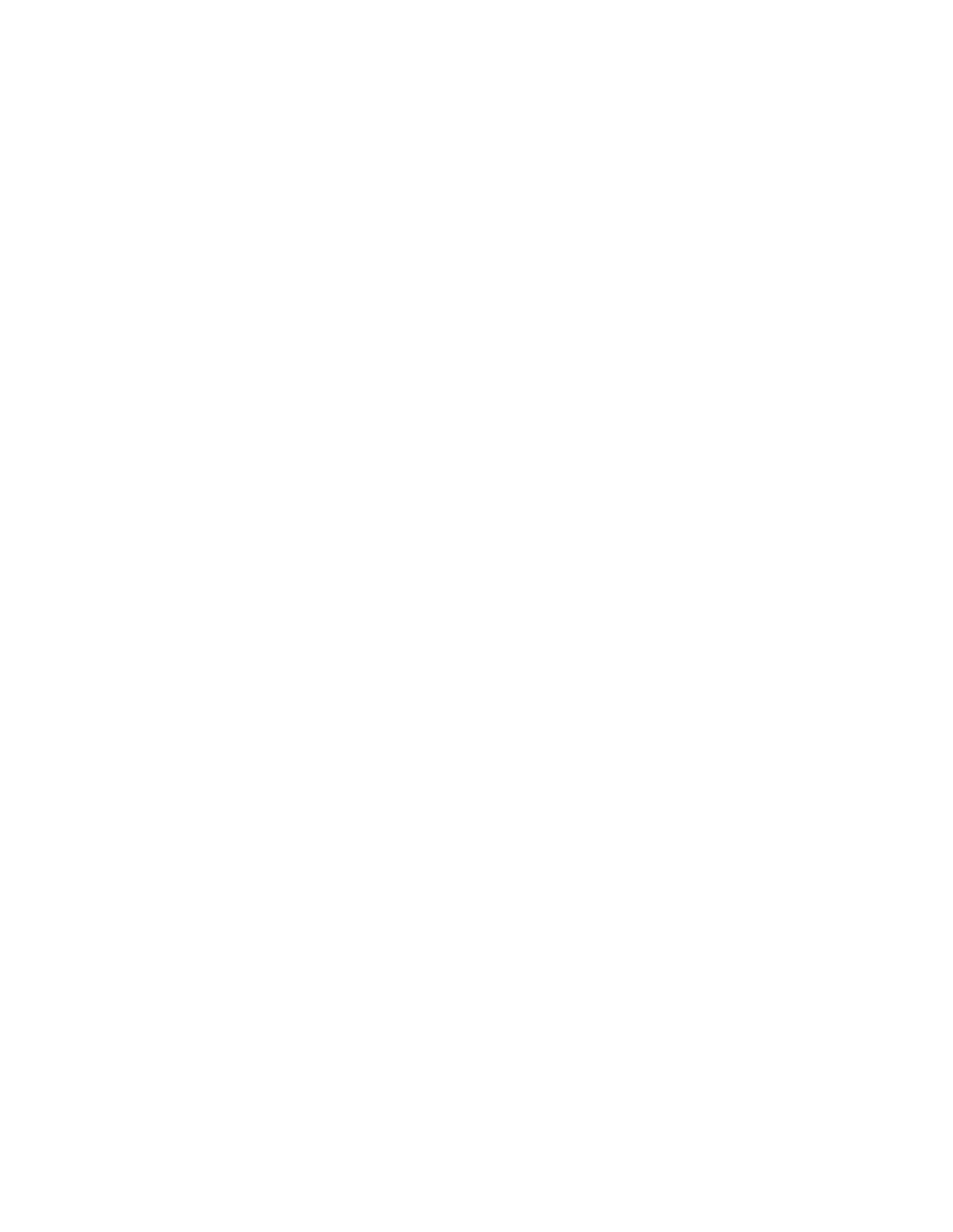### **Parts in Kit**

| Quantity | <b>Description</b>                   |
|----------|--------------------------------------|
|          | Wiper Motor Assembly (with<br>cover) |
|          | Wiper Arm Assembly                   |
|          | Wiper Blade                          |

#### *NOTE: Retain these installation instructions with your machine operator's manual.*

BVVMSIT,00001FE -19-23MAR20-1/1

| Item | <b>Description</b>         | <b>Part Number</b> | Quantity      |
|------|----------------------------|--------------------|---------------|
| A    | Hexagonal<br>flanged nut   | 14M7298            |               |
| B    | Cap                        | UC14350            | 1             |
| C    | Hexagonal nut              | UC14353            | 2             |
| D    | Flat Washer                | <b>UC14347</b>     | 2             |
| F    | Flat Washer                | <b>UC14348</b>     | $\mathcal{P}$ |
| F    | Hexagonal<br>Domed Cap Nut | UC14352            | 1             |
| G    | Washer                     | <b>UC14345</b>     | 2             |
| н    | Flat Washer                | UC14346            | $\mathcal{P}$ |
|      | Hexagonal Nut              | 14M7273            |               |



SR99263,0000141 -19-22MAY19-1/1

MX88017,0000007 -19-17OCT19-1/1

## **Parking Safely**

Park the machine safely. See Parking Safely in your Operator's Manual.

#### **Install Kit**

- 1. Install washer (A), and seal (B).
- 2. Install washer (C), and seal (D).

**A—Washer B—Seal**

**C—Washer D—Seal**



**Continued on next page** BVVMSIT,00001FF -19-23MAR20-1/8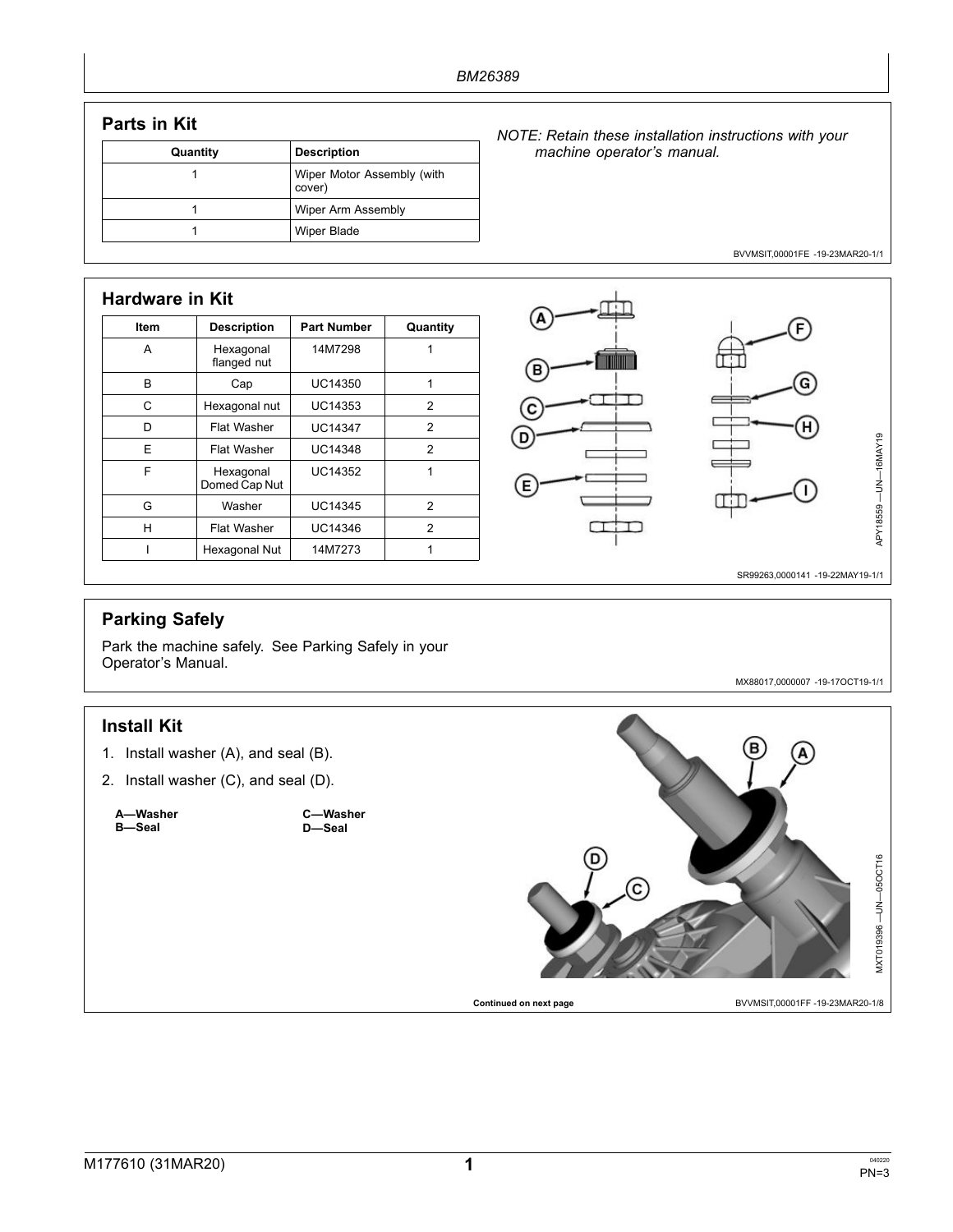3. Position wiper assembly (A) through the windshield.

#### **A—Wiper Assembly**



BVVMSIT,00001FF -19-23MAR20-2/8



- 4. Install seal (A), washer (B), nut (C), and shaft skirt (D).
- 5. Install bushing (E), seal (F), washer (G), and acorn nut (H).
	- **A—Seal B—Washer C—Nut D—Shaft Skirt**

**E—Bushing F—Seal G—Washer H—Nut, Acorn**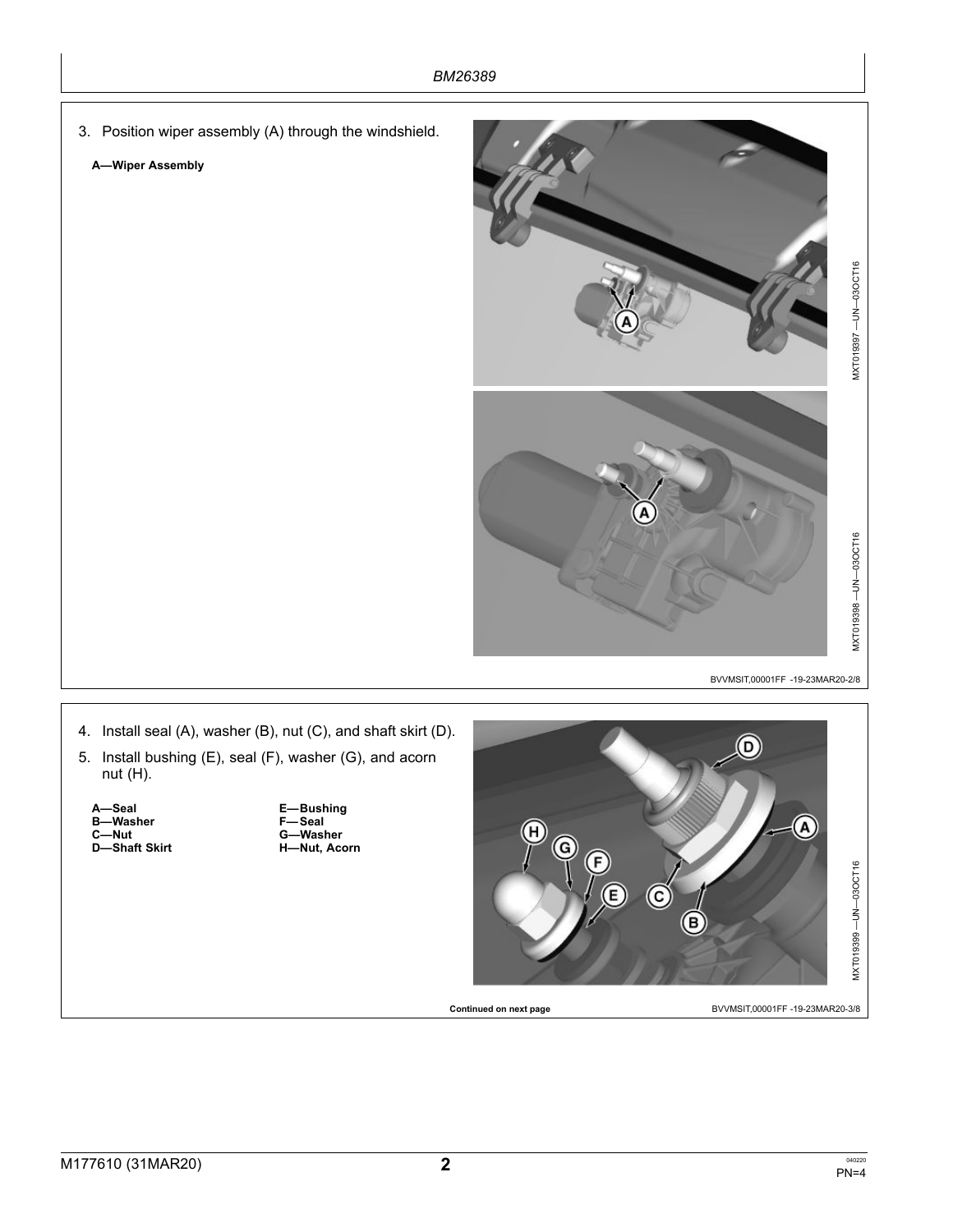- 6. Install wiper arm assembly, washer (A), and nut (B).
- 7. Install wiper blade.

**A—Washer B—Nut**



BVVMSIT,00001FF -19-23MAR20-4/8



- 10. To aid in locating the correct switch connector, remove center bezel (A).
- 11. Remove hole plug (B).

**A—Center Bezel B—Hole Plug**

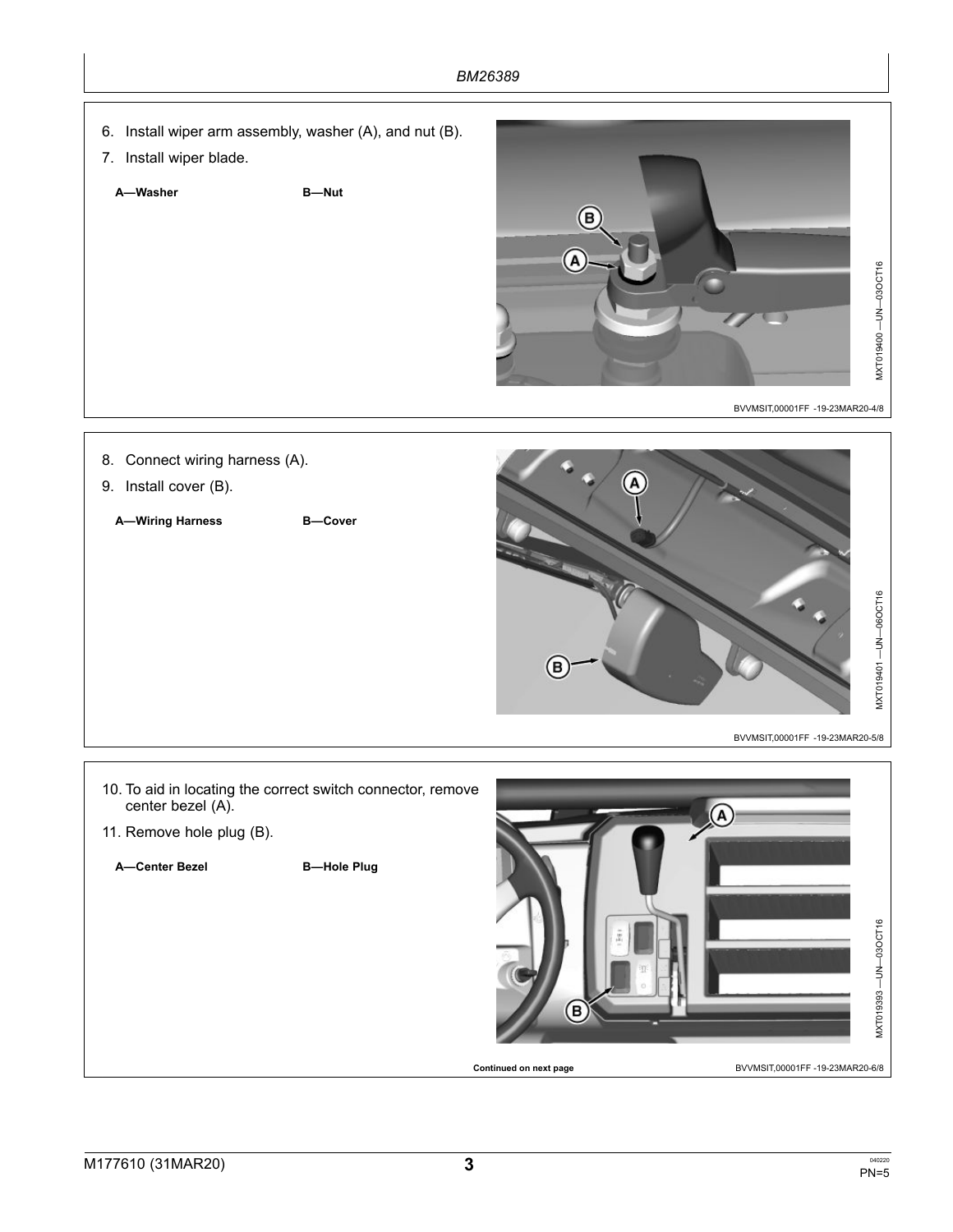- *NOTE: The wiring harness has <sup>a</sup> label with <sup>a</sup> wiper symbol near the wiper switch connector.*
- 12. Locate switch connector (A) from main machine harness and feed through opening in the center bezel (B).
- 13. Plug switch into connector.
	- **A—Switch Connector B—Center Bezel**



BVVMSIT,00001FF -19-23MAR20-7/8

- 14. Feed connector back through hole and snap switch (A) into hole.
- 15. Install center bezel.
	- **A—Wiper Switch**